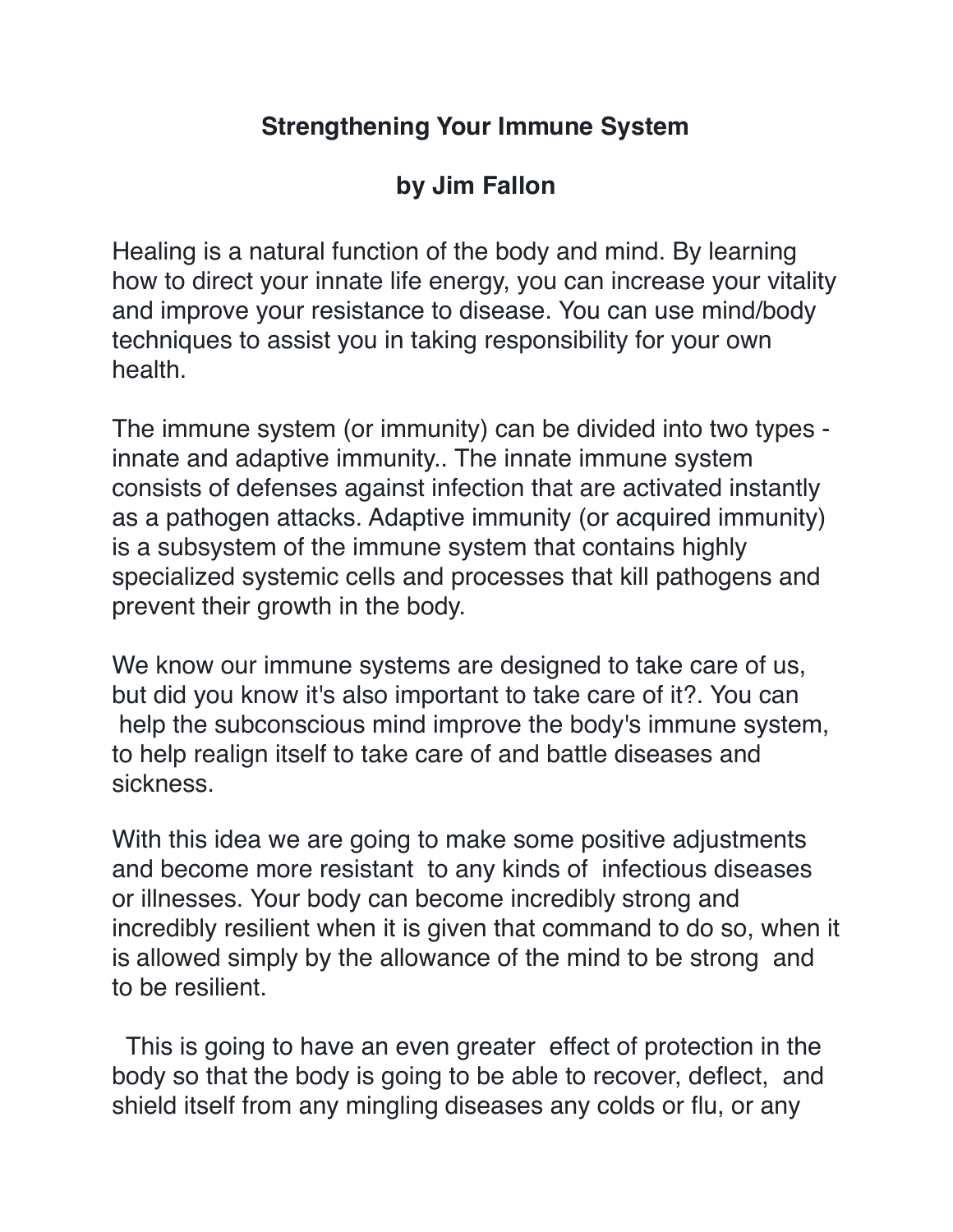aches or pains, are not going to be able to affect the body because the immune system is so strong and those cells are working day and night .

The key here is that thoughts effect the mind, the mind then affects the brain, and the brain then effects the body.

A simple and effective technique for this is Dr. Serge King's Dynamind technique. Here is it in a simplified form for using the Dynamind power statements.

- 1. Choose a Dynamind power statement from below.
- 2. Bring both hands together with your fingertips touching.
- 3. Make one of the Dynamind power statements aloud or silently

4. With two or three fingers tap these point s 7 times each: the center of your chest; the outer area between the thumb and index finger of both hands; the bone at the base of your neck.

5. Inhale with your attention focused on the top of your head; exhale with your attention on your toes.

6. Repeat the above steps for continued benefit.

Using Dynamind power statements:

"My body and mind have the power to strengthen my body's immune system and keep it functioning at optimum efficiency."

"My continentally strengthening immune system keeps me healthy."

"My body and mind nourishes my healthy cells and flushes away the remains of the unhealthy cells."

"Every day my body's immune system becomes stronger and I want those qualities to grow and spread."